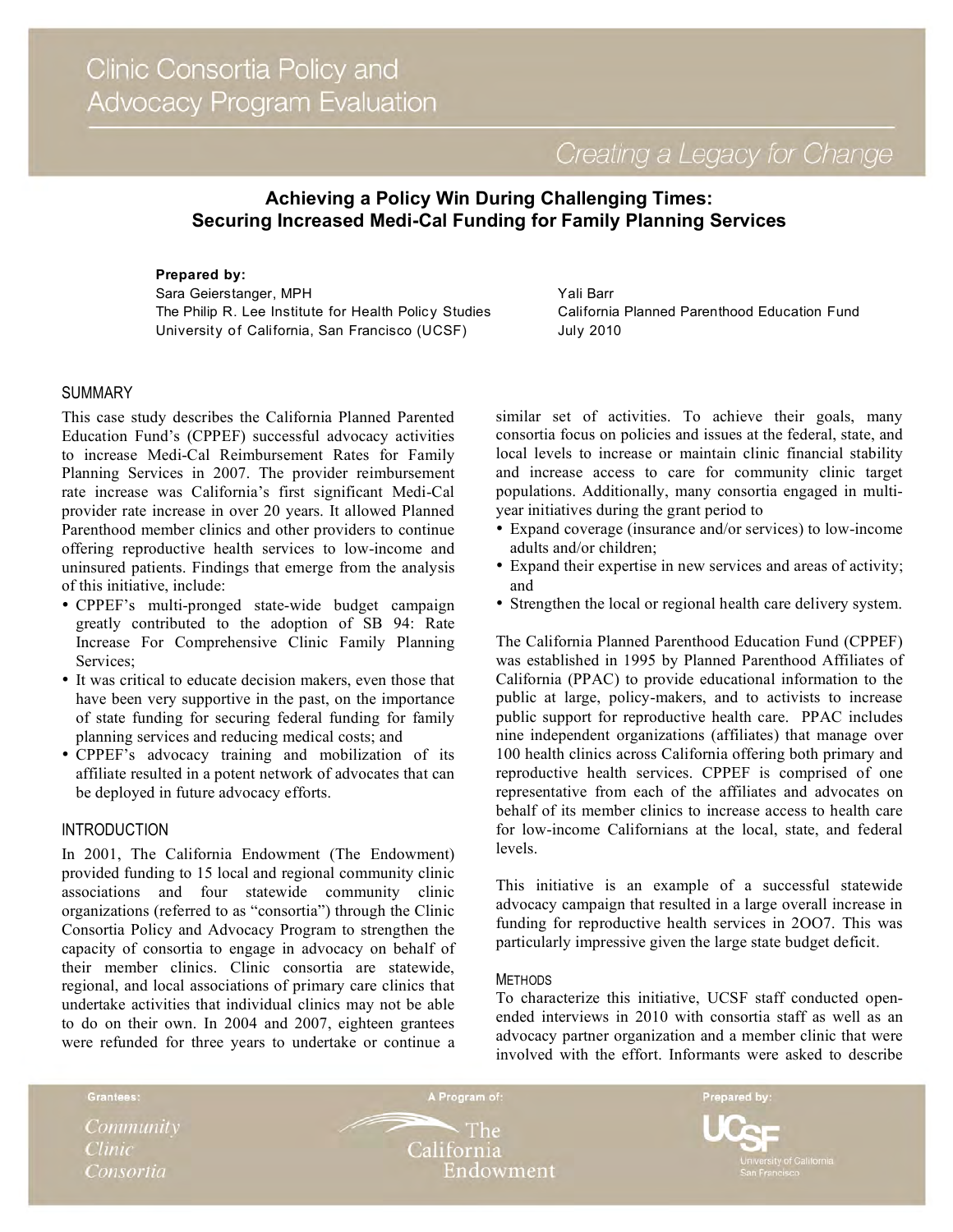their involvement in the initiative, challenges encountered, and benefits to clinics and their target populations. (*Please note that lobbying activities were not funded under this program, and are assumed to be funded by other funding sources*.)

## **FINDINGS**

#### ISSUE: LOW REIMBURSEMENT RATES AND INSUFFICIENT PROVIDER **PARTICIPATION**

California has the 7th highest teenage pregnancy rate of any state. The costs of teen births alone are more than \$1.5 billion each year, and when total societal costs are taken into account, costs associated with these teen births in this state are \$3.4 billion (1). In response, the Family Planning, Access, Care, and Treatment (Family PACT) was established by the California legislature to provide comprehensive family planning services to eligible lowincome men and women. The program receives 90/10 federal matching funds and funds services to eligible individuals with incomes up to 200% of the federal poverty level. However, from 1987-2007, California's family planning providers did not receive a significant Medi-Cal rate augmentation from the state even though the cost of providing patient care increased by as much as 300%, leaving Medi-Cal family planning rates at 50% of what Medicare pays for similar services. Moreover, Medi-Cal fee-for-service payments to physicians were below average when compared to other states' programs, ranking 47th among the 50 Medicaid states in 2008. California's Medi-Cal payments to physicians were only 56% of the Medicare payments (a). As a result, family clinics throughout California turned away 10,000 patients a month in 2006 because they did not have the staffing capacity to serve them.

#### PROMISING SOLUTION: MEDI-CAL REIMBURSEMENT RATE INCREASE FOR FAMILY PLANNING

Starting in January 2007, CPPEF, PPAC and their partners decided to launch a statewide "budget" campaign (rather than a "ballot" campaign) to enact a Medi-Cal rate increase for eight specific office visits for family planning services. These include breast and cervical cancer screening, diagnosis and treatment for STI's (Sexually Transmitted Infections), as well as pregnancy prevention and other types of standard services offered by Planned Parenthood and other family planning providers. These particular codes receive a 90% federal match, a higher match than any other Medi-Cal service. The rate increase would impact both Medi-Cal and Family PACT providers.

#### MAJOR MILESTONES

During the summer of 2007, CPPEF used a multi-faceted approach including policymaker education, media advocacy, active grassroots advocacy, and grass tops coordination to advocate for this legislation.

*Policymaker Education:* CPPEF educated Assembly members and Senators both in Sacramento and in their district offices through a patient postcard campaign, thousands of constituent phone calls, and rallies outside of the Governor and other state leader's offices. It strategically focused its efforts on those in positions of leadership and on elected officials that it knew it could count on to act as their champions in the budget process. Their central argument was that family planning services bring federal funding to the state through a 90/10 federal match. Moreover, family planning is one of the most cost-effective services offered by the California. For example, the total public sector cost-savings of the pregnancies averted attributable to Family PACT female clients in 2007 was \$1.88 billion from conception to age two, and over \$4 billion from conception to age five.

*Media Advocacy:* CPPEF worked with their affiliates to organize major "visibility events" such as town hall meetings, press events, and rallies. At some of these events clinic staff would wear balloons under the shirts pretending they were pregnant. These events were cost-effective and gained a lot of media attention. For example, the San Diego affiliate organized a rally showing people being turned away from clinics. They also staged events in front of the Governor's and other elected official's offices. Such events resulted in coverage in both English and Spanish print media such as *La Opinion* and *The Fresno Bee,* as well as on numerous radio outlets. In addition, editorials were written and submitted by various affiliate representatives and appeared in *The San Bernardino Sun*, *The San Jose Mercury News*, and the *California Progress Report*. At the state level, CPPEF placed a full-page print ad in "Variety" because Governor Schwarzenegger was known to read it.

*Affiliate Training and Coordination:* CPPEF has provided direct support to the affiliate Public Affairs staff through group trainings, staff exchange programs, and individual technical assistance. To help clinic staff understand the connection between advocacy and the work that they are doing in the clinic, each affiliate has one or more Public Affairs staff whose job includes policy advocacy, public relations, and grassroots organizing. CPPEF staff also facilitated grassroots organizing conference calls among these staff at the affiliate member sites. Each year CPPEF organizes a Capitol Day in Sacramento providing the affiliates with the opportunity to participate in a gigantic rally on the Capitol steps, make scores of lobby visits, and march to the Convention Center with activists from across the state.

*Grassroots Advocacy*: Planned Parenthood affiliate staff contributed tremendous grassroots advocacy energy by "surrounding" their policymakers through telephone calls, postcards, emails, as well as in-person visits both in Sacramento and in their district offices. Affiliates and activists also conducted E-activation campaigns related to the pursuit of adequate state reimbursement, participated in committee hearings and gave testimony, launched a massive post card campaign that generated over 35,000 postcards, and made constituent calls to key Assembly and Senate offices. For example, during the 2009 budget campaign, the Planned Parenthood Los Angeles affiliate generated nearly 5,000 calls from constituents into targeted offices over the course of just 8 weeks.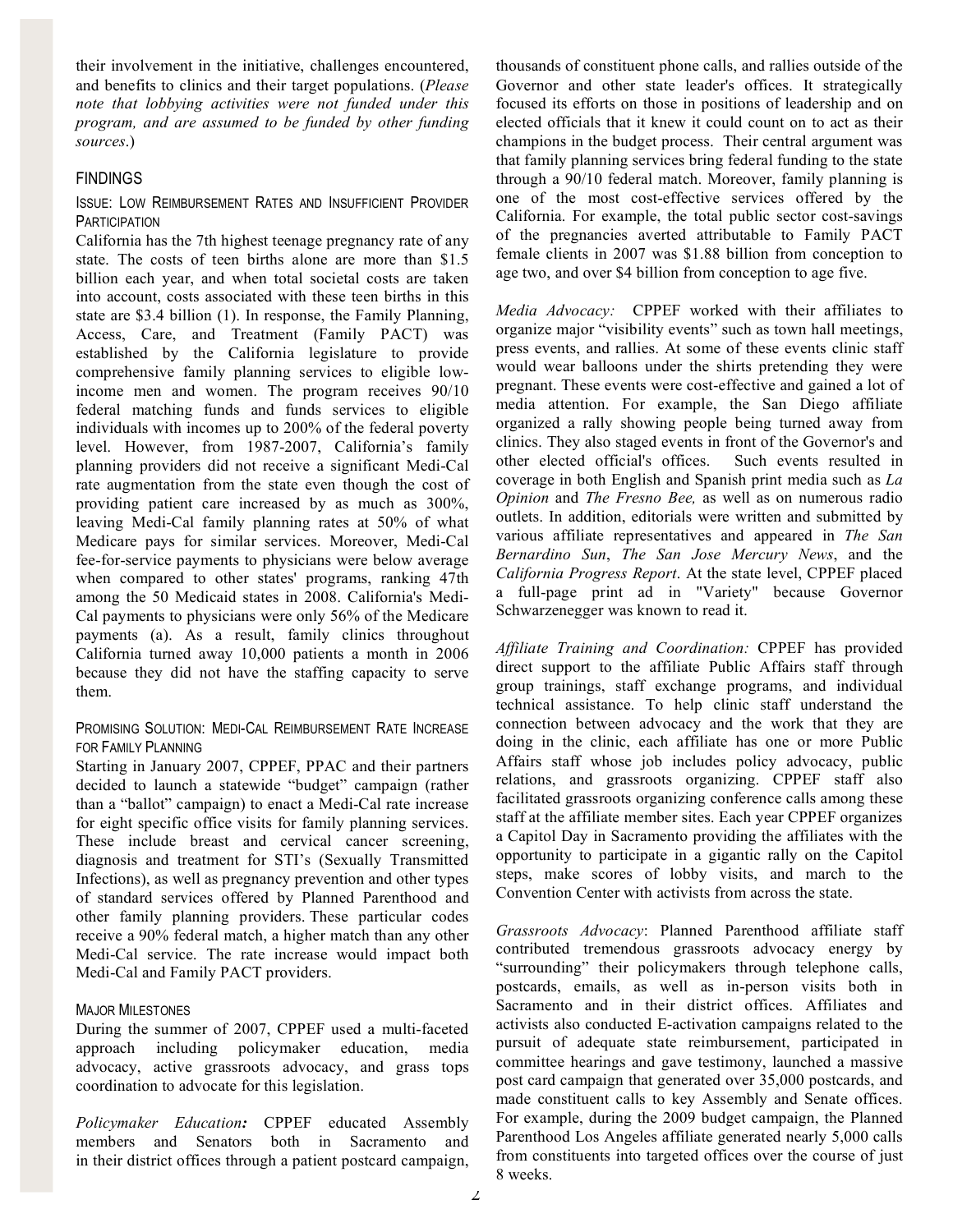*Grass-tops Coordination*: Planned Parenthood also decided to focus on key decision makers that could influence the Governor and other leaders at the state level. They made a list of people including members of important Boards of Directors, influential CEOs, etc and asked them to contact policymakers that they knew to educate them on the issues. They felt that this kind of direct and more personal education would have more of an impact than broad appeals.

Although CPPEF's advocacy focused on the state budget process, their efforts ultimately led to legislation. The Governor officially signed SB 94: Rate Increase For Comprehensive Clinical Family Planning Services (Kuehl) - on October 13, 2007. Later the next year, California excluded Family PACT from proposed 10% Medi-Cal cuts thanks to CPPEF's policymaker education about the importance of maintaining this funding. Again in 2009, when California legislators proposed rolling back SB 94, CPPEF and their partners knew which arguments would work and were able to fight off this proposal.

Resources required to undertake this policy initiative include a full-time CPPEF staff member to spearhead the policy initiative and part-time assistance by other CPPEF staff and grass roots affiliates. CPPEF staff technical expertise in Medi-Cal provider rates was critical.

*Partnerships and collaboration:* In addition to Planned Parenthood Affiliates, CPPEF built on their longstanding partnerships with the California Medical Association, the California Academy of Family Physicians, and District IX of the American College of Obstetricians and Gynecologists. Each of these organizations expressed their strong support of this rate increase. In addition, together with CFHC and CPCA, CPPEF formed a coalition of health and social services providers to also advocate for the increase.

**Partner Perspective:** CPPEF led the effort, and continues to lead the way. They have significant staff power and can really devote a lot of energy. They are able to bring a large number of bodies to Sacramento to provide testimony about the number of patients being turned away. – *Advocacy Partner* 

*Overcoming challenges:* The primary challenges to the rate increase was, and continues to be, that the state budget is in a severe budget deficit and programs across the service spectrum are being cut. Second, there was strong partisan opposition. Republicans argued against singling out rates for family planning services for an increase from the many services which Medi-Cal covers. Additionally, they disagreed with the process of proposing the rate increase at the "eleventh hour" of the legislative session. They argued that the proposed rate augmentation was more appropriately considered during the regular budget process." However, it was also necessary to focus efforts on Democrats either due in part to the state budget deficit and a lack of knowledge about the importance of state funding for securing federal funding. Ultimately, Democrats were able to secure enough votes to overcome this legislation, primarily by arguing again about the cost savings from these services, and the federal match.

# ACCOMPLISHMENTS AND BENEFITS

CPPEF was able to enact and maintain a Medi-Cal reimbursement rate increase for eight family planning office visit codes, allowing clinics to provide reproductive health services to the state's low-income and uninsured patients. Using the grant Logic Model, the short and longterm outcomes of planning and advocating for this rate increase include:

*Expanded advocacy capacity*: CPPEF adopted innovative training techniques to build the capacity of their affiliates to engage in advocacy, such as group trainings, staff exchange programs, organizing conference calls, and individual technical assistance. Affiliate staff have become more focused and have fine-tuned their skills to focus on tactics that illicit the most immediate and strongest response from elected officials. Second, the affiliates have become better coordinated with CPPEF staff through regular conference calls, email updates and occasional in-person meetings.

*Member Clinic Perspective* Our Planned Parenthood affiliate's advocacy capacity has grown significantly since 2007, and CPPEF's support has been critical to that growth. As a non-profit organization, we will never have unlimited resources for our advocacy efforts. CPPEF's guidance and support has helped all of the California affiliates to act strategically, maximize the resources that we do have, and coordinate our work in the most effective way possible. Our staff can now be counted on to generate over 1,000 constituent phone calls from targeted districts each week--and did so in the last budget campaign. We have a stronger network and a better understanding of organizing tactics that will yield the greatest results in the shortest period of time. CPPEF has been valuable in sharing these lessons learned so that affiliates across the state have the resources and support they need- whether it's training or prepaid cell phones--to replicate these results in their own community. *Planned Parenthood Affiliate* 

*Increased policymaker awareness of safety net and clinic policy issues*: As a result of their intensive policymaker education efforts, CPPEF and its affiliates have been able to increase California policymaker awareness of the benefits of funding for family planning services. Given the severe budget deficit, data showing that family planning services are not only cost effective but they can reduce the number of abortions, coupled with the potential to draw down increased federal funding through the 90/10 match, impressed policymakers. As a result, even Republican policymakers are participating in productive meetings with Planned Parenthood advocates.

*Increased policymaker support of safety net and clinic policy issues:* The state legislature approved and Governor officially signed SB 94 on October 13, 2007 mandating a rate increase to at least 80% of the weighted average of the federal Medicare rates for eight specific office visits for family planning services on or after January 1, 2008.